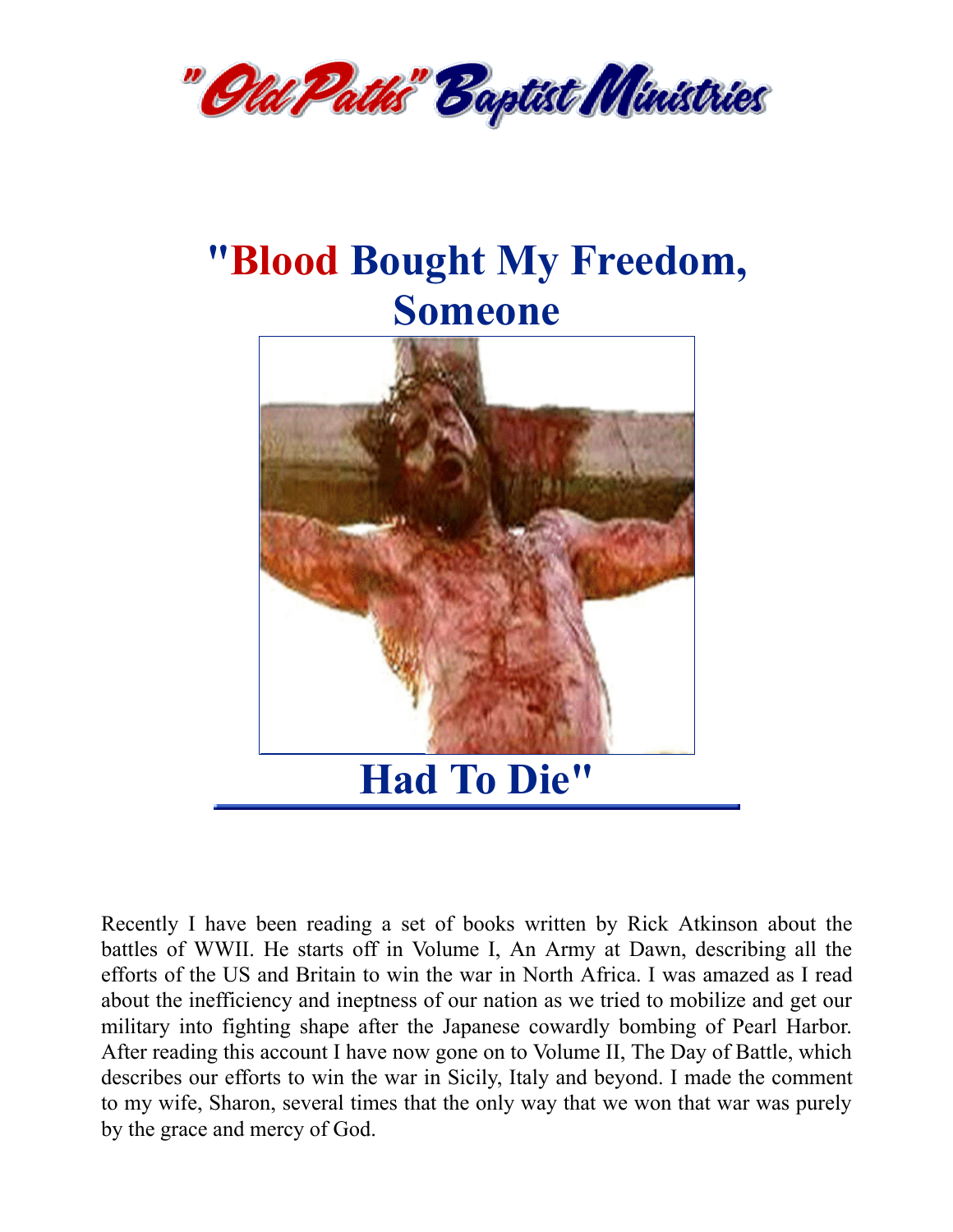One of the striking features of these meticulously documented accounts of WWII activities is how many times the stupidity and egotism of our leaders, and Britain's leaders, cost the lives of thousands of our troops. The ill-advised nighttime paratrooper drops; the shocking effort to land gliders at night when they couldn't even land during the daylight hours without major problems; the dividing of our forces in an effort to win a city or a battle before another leader, and many other decisions that reeked of nothing more than ego trips, cost the lives of many thousands of our men. Their blood was shed needlessly and shamefully in folly and stupidity. General Patton once said in essence that he didn't care if his haste to get to Messina, on the Island of Sicily cost extra lives, he had to get to Messina before Montgomery, who was leading the British 8<sup>th</sup> Army towards Messina.

Not that the troops themselves didn't perform inadequately in many cases. The defeat at Kasserine Pass revealed an abysmal leadership ineptness, and a lack of courage and ability to wage war among the troops that still rankles some today.

However, this is not to detract from the amazing stories of courage and integrity among many of our men in these conflicts. It is still a wonder to read how these men did so much with so little support to defeat their enemies. Their blood and their comrades' blood stained the beaches, the lands, the mountains, the valleys, the waters and bought our freedom. What a glorious legacy they left for us to contemplate.

This nation's history is replete with the bloody sacrifices of men who gave their ultimate to advance the cause of freedom. Those sacrifices are being trampled underfoot and desecrated by the gutless leaders of our nation today.

Recently I was listening to a music CD and one of the songs that came on was entitled, **BLOOD BOUGHT MY FREEDOM.** I couldn't find out who wrote the song, but here are the words.

> *Land of the Free, Sweet home of Liberty. It came at such a great cost. Our Soldiers brave and true, Gave their lives for me and you. Thank God for the red, white, and blue.*

*Blood bought my freedom, Someone had to die. Someone freely took my place, Blood was the price for supreme sacrifice. Someone died that we might be free.*

> *Over the sea On an old rugged tree,*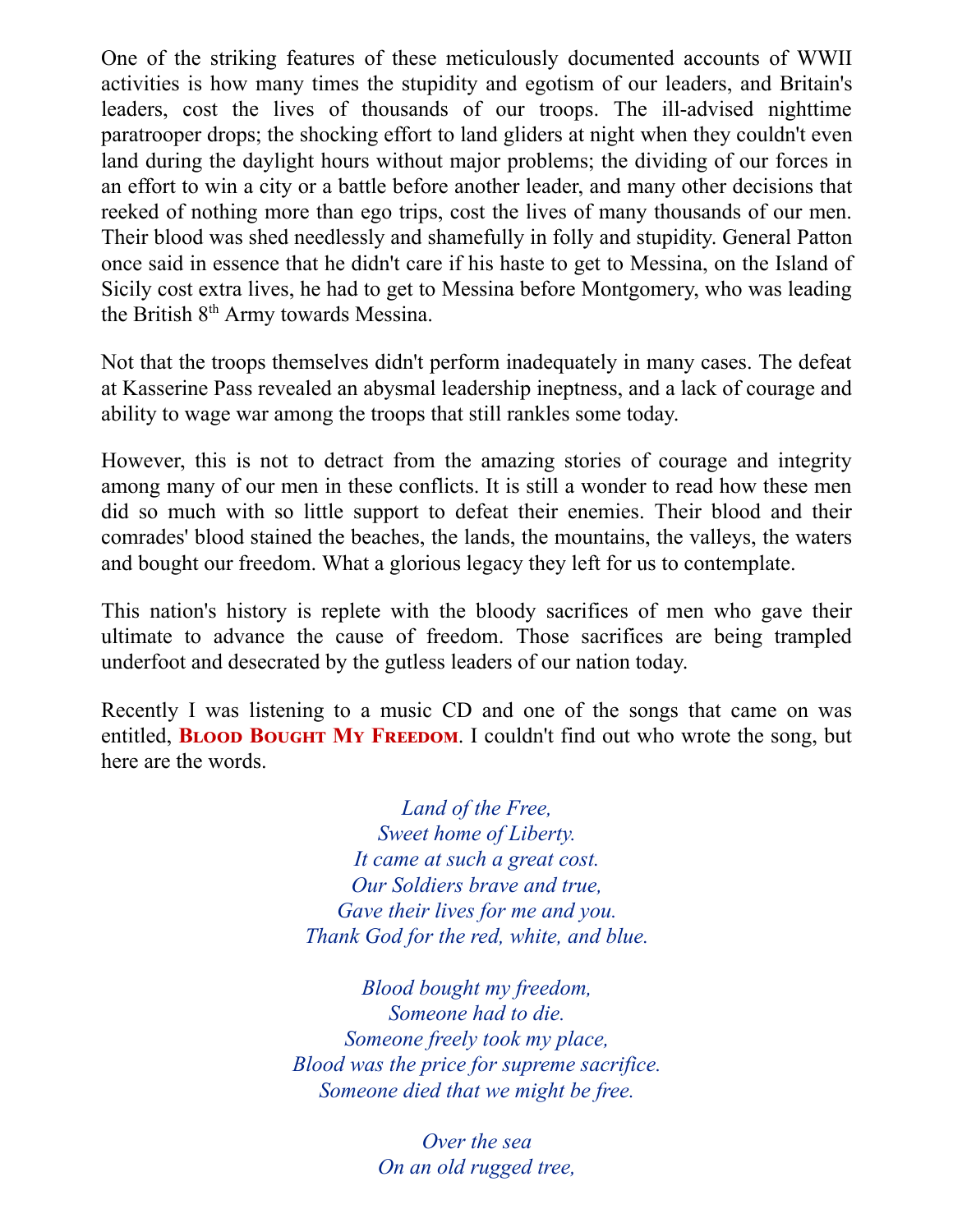*A battle was fought for you and me. It won't be fought again, We have victory over sin. Thank God for Calvary.*

*Blood bought my freedom, Someone had to die. Someone freely took my place, Blood was the price for supreme sacrifice. Someone died that we might be free.*

What a great song! Note how the second verse shifts our focus from the battlefields that American men and women have fought upon to the spiritual battlefield that Jesus fought for the souls of man.

Yes, from the very first book of the Bible, Genesis, to the very last, Revelation, we are reminded over and over again of the need for the shedding of blood to secure our freedom from the bonds of sin and degradation.

- **Genesis 3:21** *Unto Adam also and to his wife did the LORD God make coats of skins, and clothed them.*
- **Exodus 12:13** *And the blood shall be to you for a token upon the houses where ye are: and when I see the blood, I will pass over you, and the plague shall not be upon you to destroy you, when I smite the land of Egypt.*
- **Hebrews 9:7** *But into the second went the high priest alone once every year, not without blood, which he of ered for himself, and for the errors of the people:*
- **Hebrews 9:11-14** *But Christ being come an high priest of good things to come, by a greater and more perfect tabernacle, not made with hands, that is to say, not of this building; Neither by the blood of goats and calves, but by his own blood he entered in once into the holy place, having obtained eternal redemption for us. For if the blood of bulls and of goats, and the ashes of an heifer sprinkling the unclean, sanctifieth to the purifying of the flesh: How much more shall the blood of Christ, who through the eternal Spirit of ered himself without spot to God, purge your conscience from dead works to serve the living God?*
- **Hebrews 9:22** *And almost all things are by the law purged with blood; and without shedding of blood is no remission.*
- **Revelation 19:13** *And he was clothed with a vesture dipped in blood: and his name is called The Word of God.*